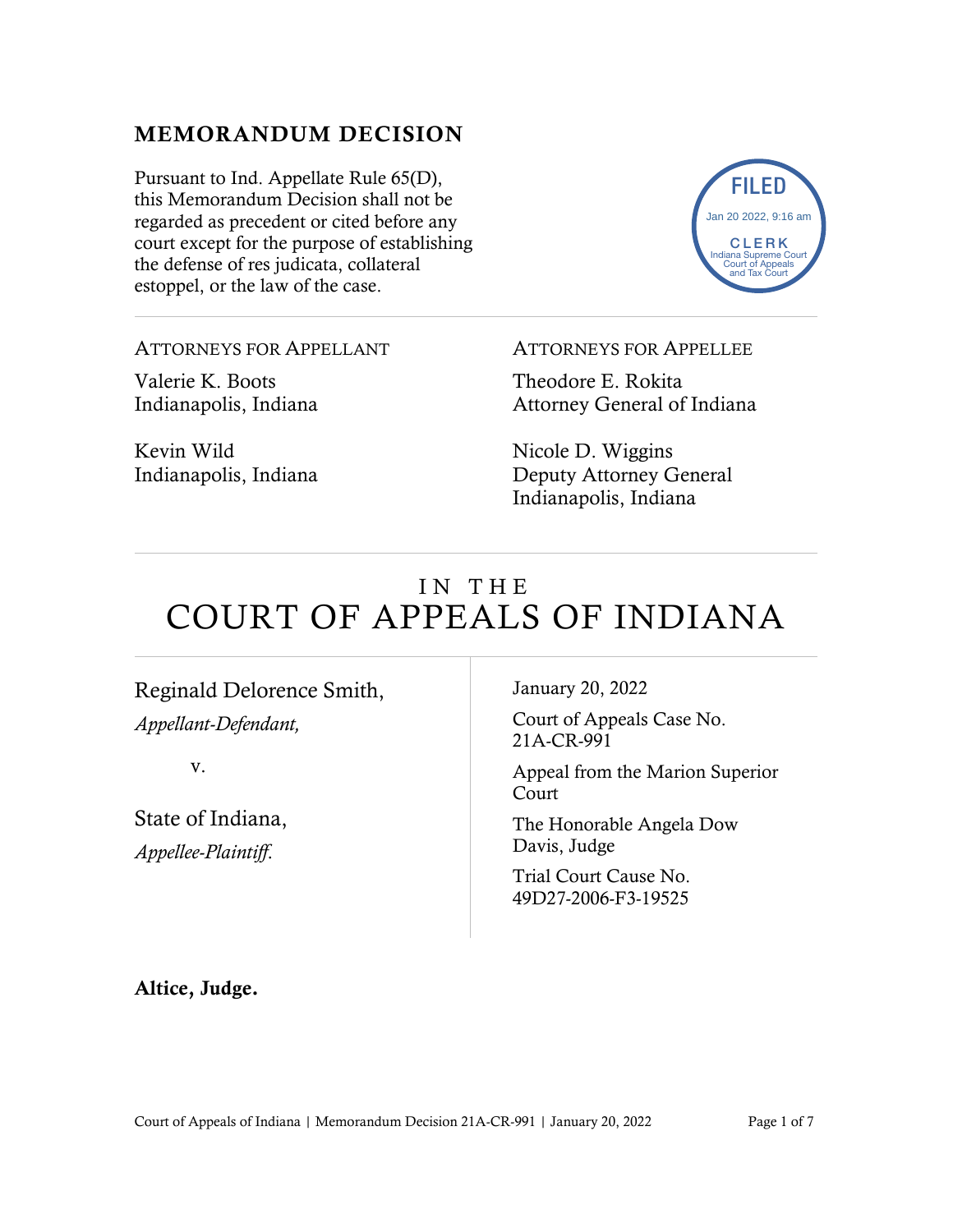#### Case Summary

- [1] Reginald Smith appeals his conviction for attempted murder, a Level 1 felony. His sole challenge is to the sufficiency of the evidence regarding his identity as the individual who shot the victim.
- [2] We affirm.

### Facts & Procedural History

- [3] On the evening of June 15, 2020, Chineka Smith (Chineka) drove to a neighborhood on the eastside of Indianapolis to visit with her aunt, Brandy Samuels (Brandy). She parked across the street with the car positioned facing Brandy's vehicle a few car lengths away. Chenika remained in her car, as Brandy stood outside talking to a female friend. There were others gathered outside that evening too.
- [4] At some point, Chineka observed Smith drive up in a blue Impala, which she had previously sold to him, and park nearby, but she "didn't think nothing of it." *Transcript Vol. 2* at 201. Chineka returned her attention to something she was doing in her car. Shortly thereafter, she heard a gunshot and immediately looked up to see Smith walking down the middle of the street in her direction and holding a rifle, which she described as "a AK." *Id*. at 178. She then observed Smith return to the blue Impala and drive away, passing Brandy's body in the street.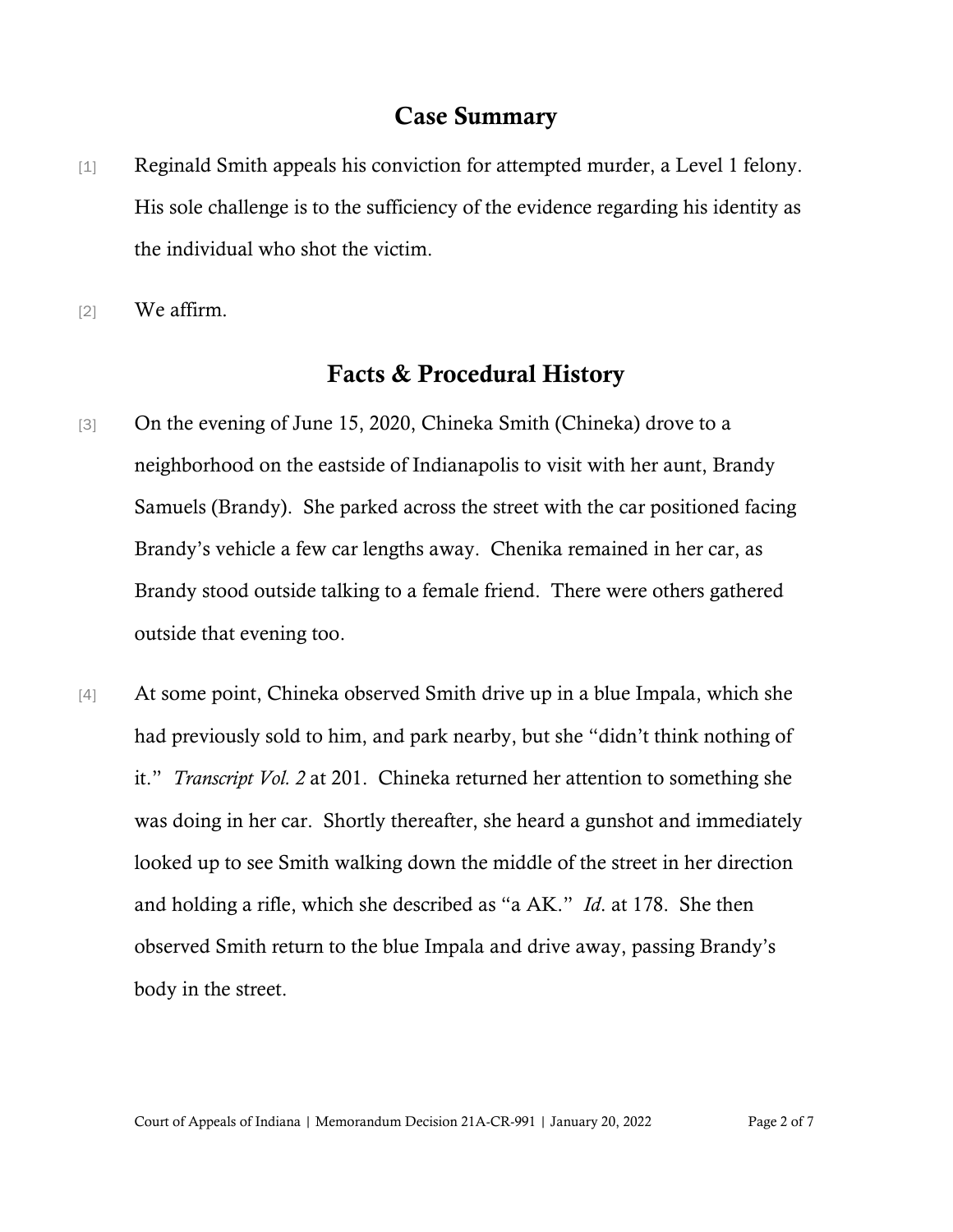- [5] Realizing that Brandy had been shot, Chineka ran to her and, along with others, called 911 at about 9:20 p.m. During the frantic call, Chineka repeatedly indicated that her aunt had been shot and, regarding the shooter, stated, "I don't know his name but I know him." *Id*. at 186. At trial, Chineka explained that she was not friends with Smith and did not really know him but that she "kn[e]w of him" from a nearby auto shop where she had seen him and sold the blue Impala. *Id*. at 179.
- [6] IMPD officers responded to the scene, and Brandy was taken by ambulance to the hospital where she had emergency surgery. The bullet had traveled through her abdomen and out her back, lacerating her liver and fracturing her spinal column, causing paralysis and other serious complications. Due to her dire condition, Brandy was unable to speak with the police after the shooting.
- [7] IMPD Detective Bryan Sosbe arrived on the scene and spoke with Chineka around 10:20 p.m. Chineka, who was still not in a "right state of mind" following the shooting of her aunt, could not initially provide Detective Sosbe with a name for the suspect. *Id*. at 199. She did, however, provide some details of the shooting, including that the suspect started talking to Brandy and Brandy then put her hands up as the suspect shot her. Though there were other witnesses on the scene, no one else cooperated with police.
- [8] About thirty minutes after their first discussion, Chineka approached Detective Sosbe with additional information. She identified the suspect as "Reggie Smith" and indicated that he lived "near 46<sup>th</sup> and Keystone near the

Court of Appeals of Indiana | Memorandum Decision 21A-CR-991 | January 20, 2022 Page 3 of 7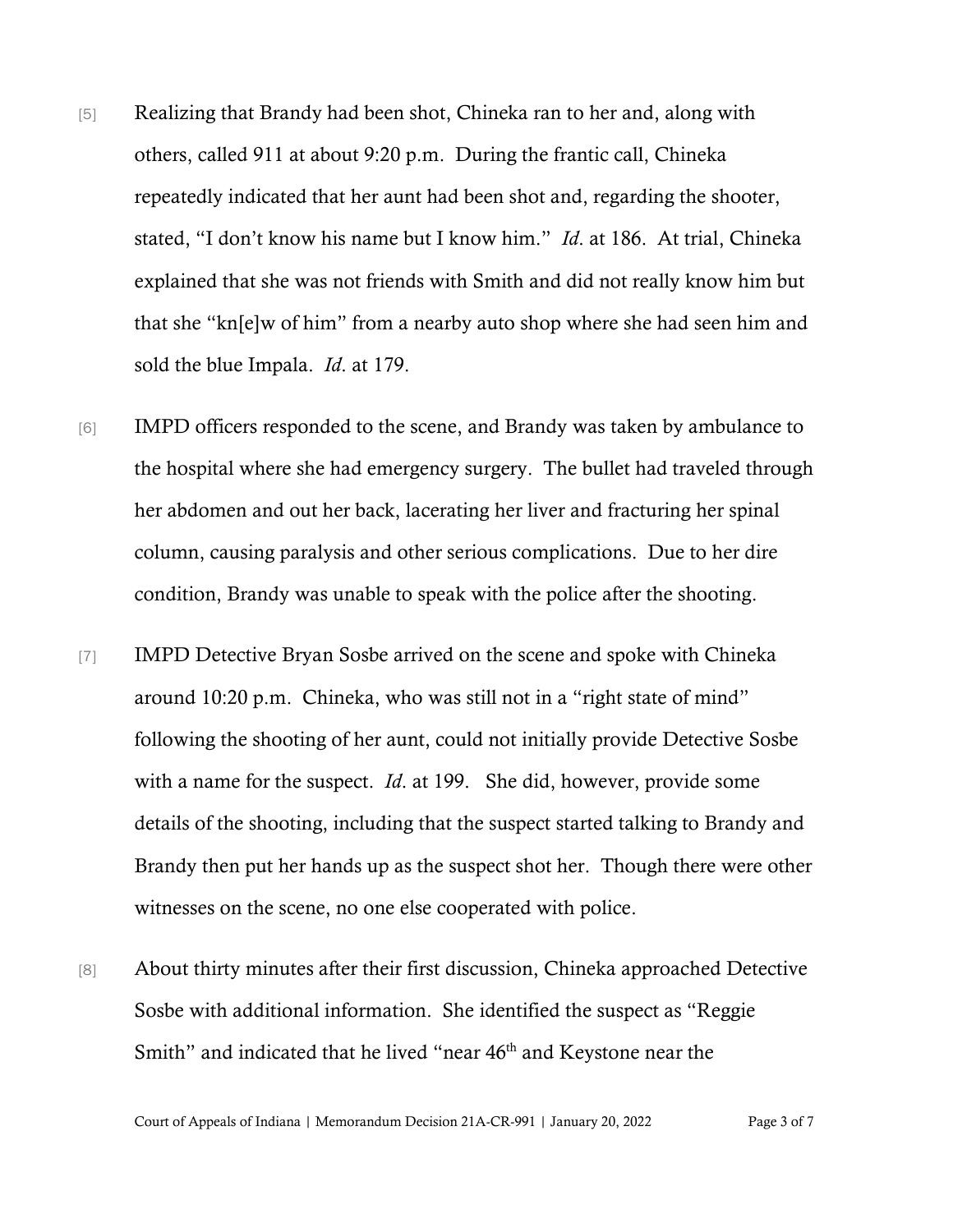fairgrounds." *Transcript Vol. 3* at 61. With this information, Detective Sosbe obtained a photo array, which contained six individuals, including Smith. Detective Sosbe presented Chineka with the photo array at approximately 2:15 on the morning following the shooting, and she identified the picture of Smith, indicating that he was the person who shot Brandy.<sup>[1](#page-3-0)</sup>

- [9] Smith was located and arrested on the afternoon following the shooting. He was driving the blue Impala at the time of his detention. Thereafter, on June 19, 2020, Smith was charged with Level 3 felony aggravated battery (Count I) and Class A misdemeanor unlawful possession of a firearm by a domestic batterer (Count II). The State later added a charge of Level 1 felony attempted murder (Count III) and included a firearm enhancement.
- [10] At his jury trial, which commenced on April 6, 2021, Smith's defense was based on lack of adequate identification of him as the shooter. Specifically, defense counsel relied upon Brandy's inability to identify Smith from a photo array at her deposition on September 30, 2020, as well as certain inconsistencies between Brandy's and Chineka's accounts of the events leading up to the shooting and Brandy's description of the shooter at the deposition. $2$  Counsel

<span id="page-3-0"></span><sup>&</sup>lt;sup>1</sup> Chineka had also informed Detective Sosbe that Smith drove a blue Impala and that the suspect had a bald head and a beard. It is not clear from the record when she provided each of these details at the scene.

<span id="page-3-1"></span><sup>2</sup> At the deposition, Brandy apparently described the shooter as having "a low afro" and "a wild beard." *Id.* at 86. At trial, Brandy indicated for the first time that the shooter, whom she now positively identified as Smith, was wearing a hat at the time of the shooting. The record establishes that Smith was, in fact, bald, and Detective Sosbe testified that Smith's beard did not appear "wild" in his booking photo taken the day after the shooting. *Id*. at 83.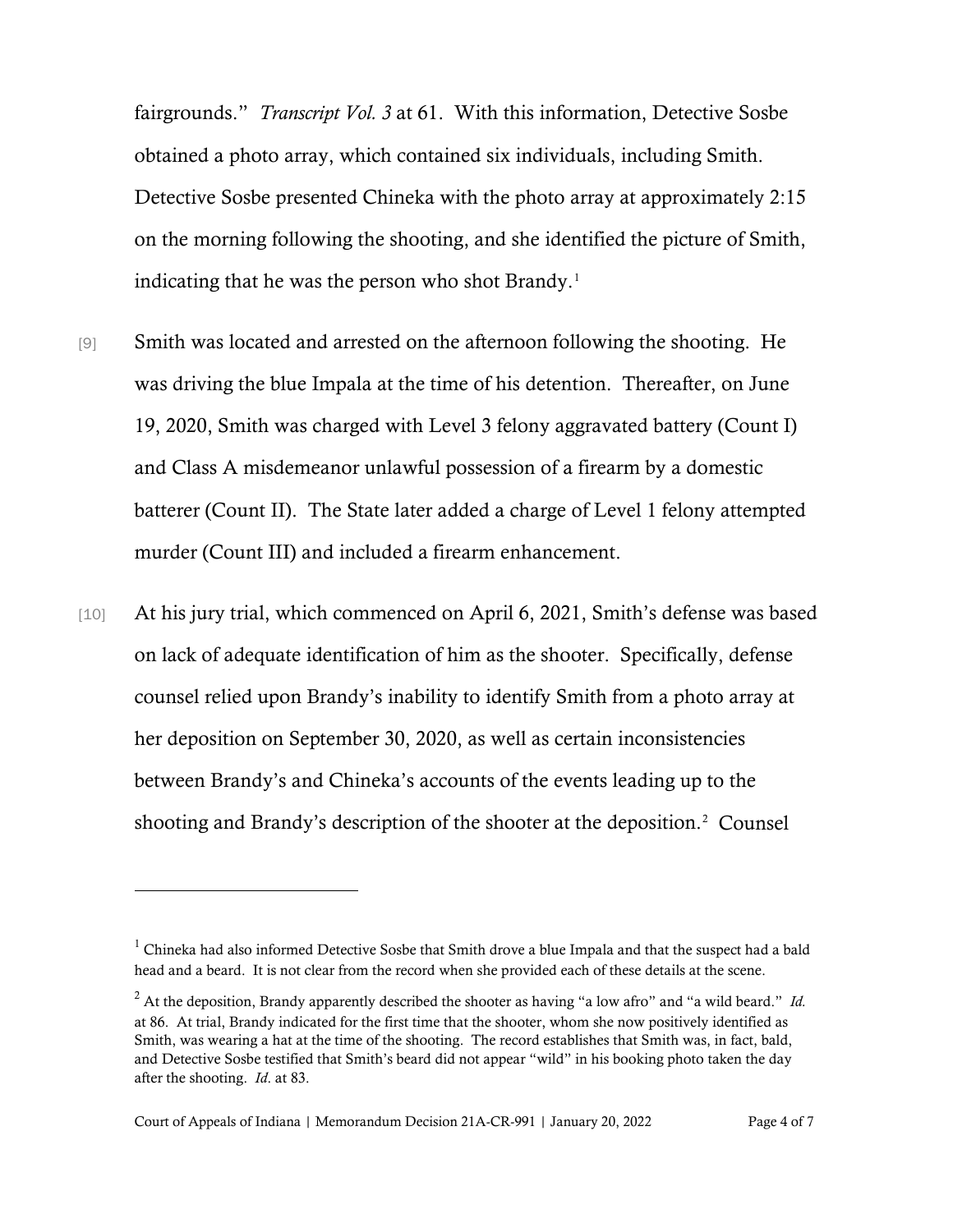also noted that Chineka failed to provide a name for the suspect when she initially spoke with Detective Sosbe.

[11] Despite Smith's direct challenge to the evidence regarding identification, the jury determined that he was the shooter and found him guilty as charged. Smith then waived his right to a jury trial on the firearm enhancement. At the sentencing hearing on May 17, 2021, the State dismissed Count II, and the trial court vacated the conviction on Count I to avoid a double jeopardy violation and rejected the firearm enhancement. The trial court then sentenced Smith on Count III to thirty-five years, with five years suspended. Smith now appeals his conviction.

## Discussion & Decision

[12] When addressing sufficiency of the evidence claims, our standard of review is well settled: we do not reweigh the evidence or judge the credibility of the witnesses. *McCallister v. State*, 91 N.E.3d 554, 558 (Ind. 2018). Rather, we consider only the evidence most favorable to the verdict and the reasonable inferences drawn therefrom. *Purvis v. State*, 87 N.E.3d 1119, 1124 (Ind. Ct. App. 2017). We will affirm a conviction if there is substantial evidence of probative value supporting each element of the crime from which a reasonable trier of fact could have found the defendant guilty beyond a reasonable doubt. *Bailey v. State*, 907 N.E.2d 1003, 1005 (Ind. 2009); *see also T.H. v. State*, 92 N.E.3d 624, 626 (Ind. 2018) ("Convictions should be affirmed unless no reasonable fact-finder could find the elements of the crime proven beyond a reasonable doubt.").

Court of Appeals of Indiana | Memorandum Decision 21A-CR-991 | January 20, 2022 Page 5 of 7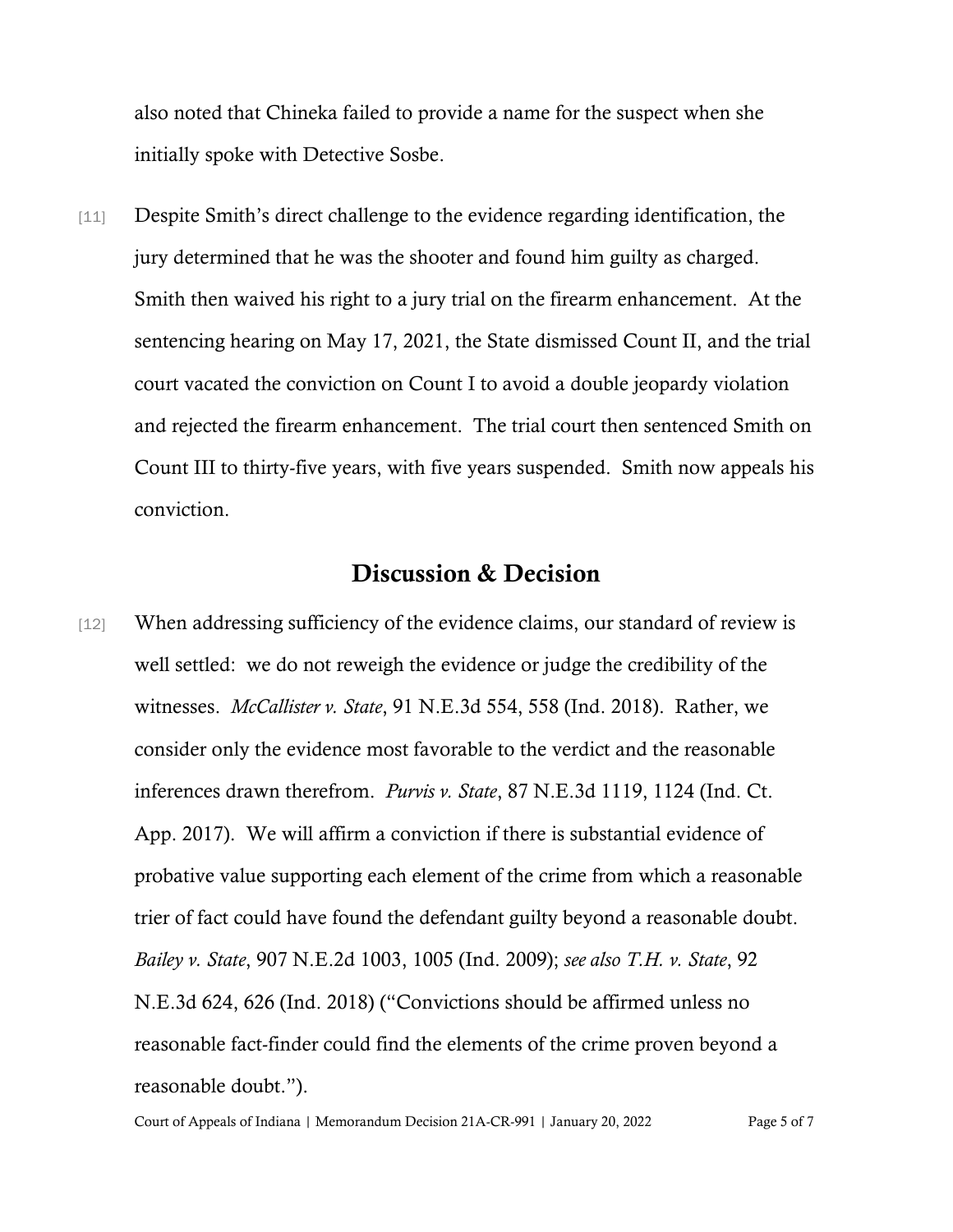- [13] Smith presents the same arguments on appeal that he did, unsuccessfully, to the jury. He contends that the evidence was insufficient to prove beyond a reasonable doubt that he was the shooter. Specifically, he notes that the victim could not identify him before trial, "[t]he State's witnesses differed significantly in their descriptions of the shooter's appearance and gave descriptions that did not describe the defendant," and there was no physical evidence tying Smith to the crime. *Appellant's Brief* at 7.
- [14] While Chineka could not initially provide Smith's name, her statements regarding the identity of the shooter remained consistent. In the 911 call, she frantically stated that she knew the shooter but did not know his name. Indeed, she had previously sold a car to him, which was the car she saw him drive to and from the scene. Chineka did not provide the shooter's name when she initially spoke with Detective Sosbe, as she was still shaken from the shooting of her aunt, but she was cooperative with the investigation. Shortly thereafter, she returned to Detective Sosbe with the name of the shooter, Reggie Smith, and details regarding where he might live. She also described him as bald with a beard. Hours later, when presented with a photo array of bald men with beards, Chineka quickly and positively identified Smith as the shooter. And she remained unequivocal at trial that Smith, whom she knew from a prior encounter, was the shooter.
- Court of Appeals of Indiana | Memorandum Decision 21A-CR-991 | January 20, 2022 Page 6 of 7 [15] We acknowledge that (months after the shooting and after a long hospital stay) Brandy was unable to identify Smith from the photo array and her description of the shooter's hair and beard was inconsistent with Smith's actual appearance